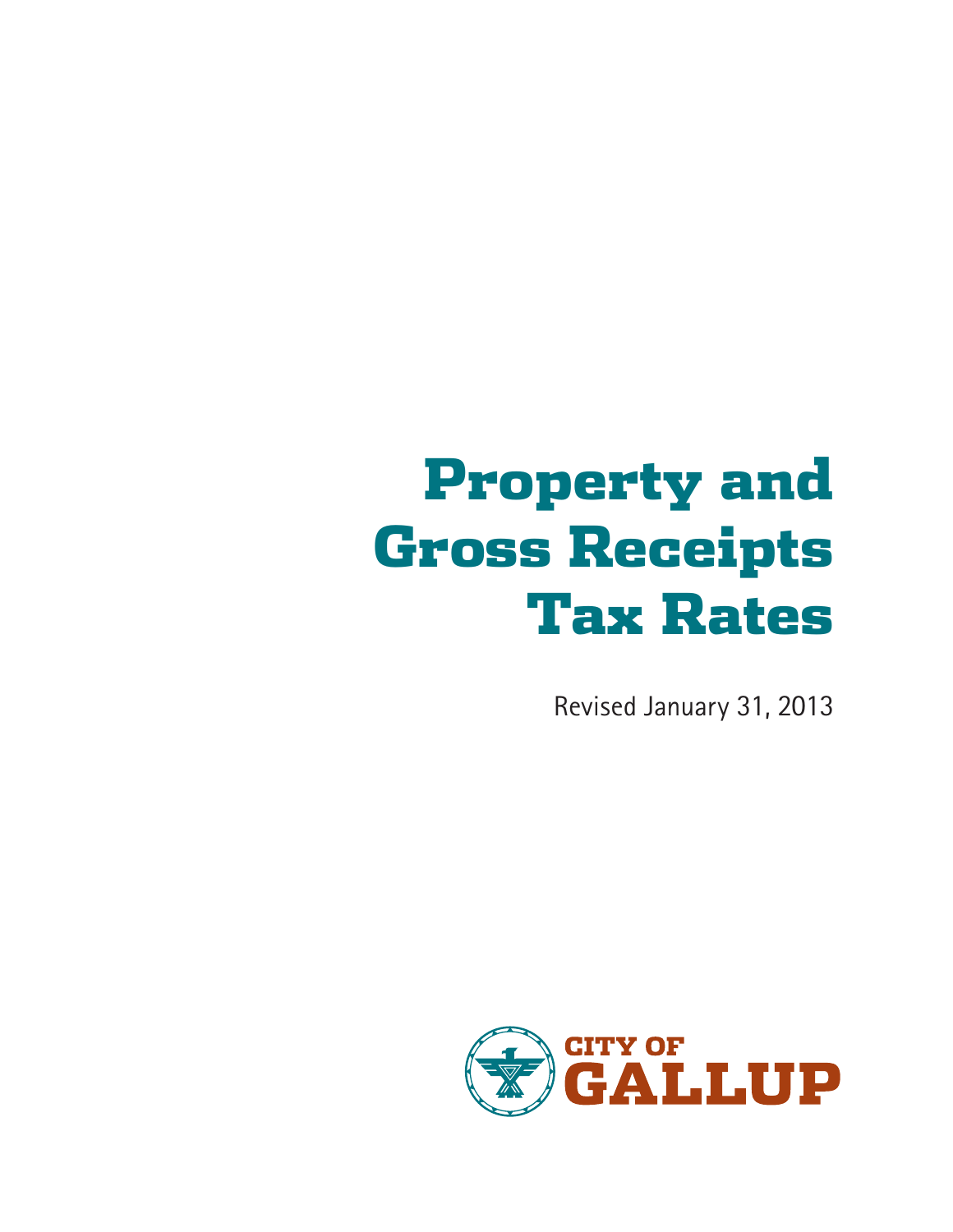



**Mayor** Jackie McKinney

#### **Councilors** Mike Enfield Allan Landavazo E. Bryan Wall Cecil E. Garcia

**City Manager** Daniel R. Dible

**City Attorney** George W. Kozeliski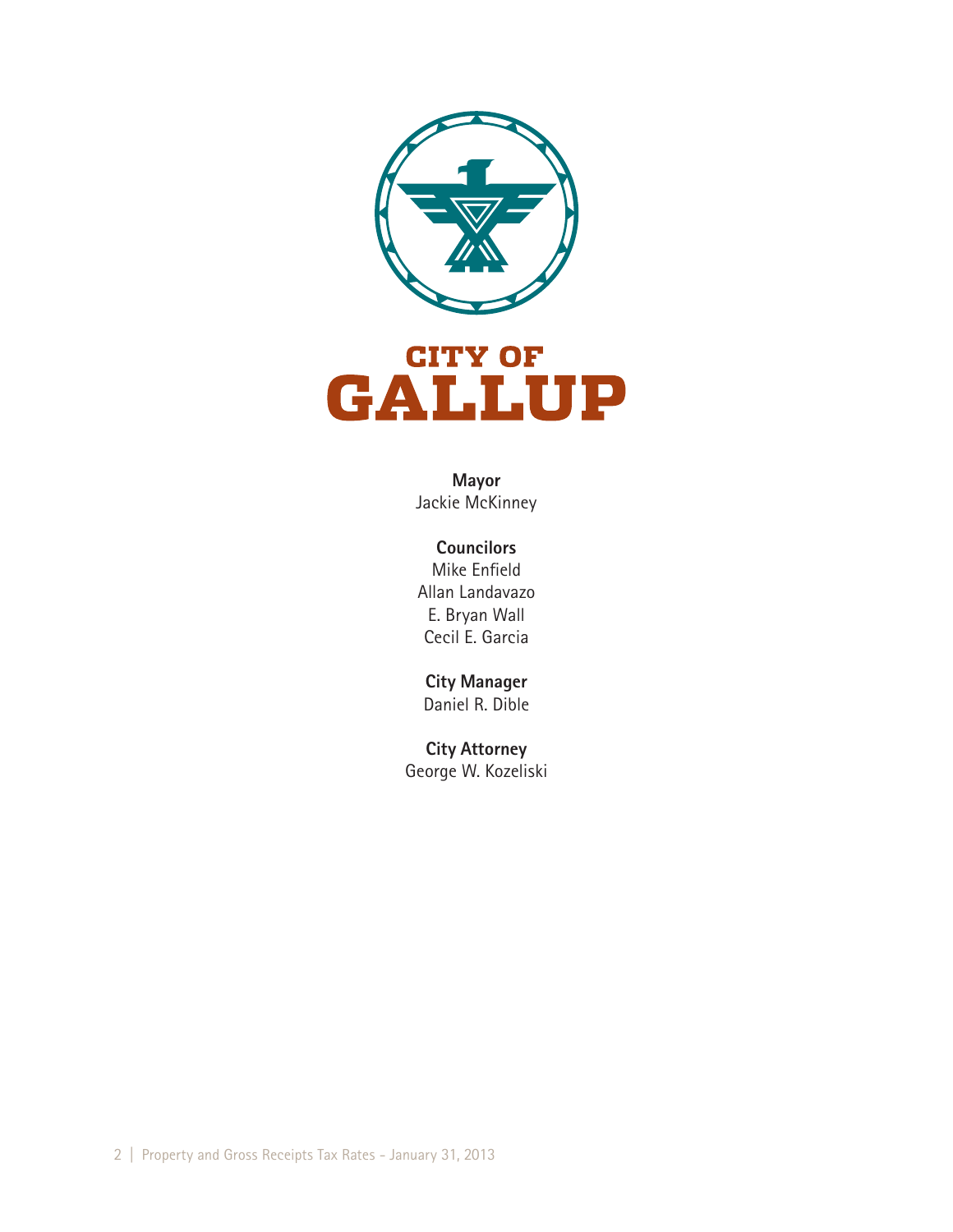## **Overview**

This document is intended to provide an overview of property tax and gross receipt tax rates applicable to entities within the city limits of Gallup. Information is accurate as of the date of publication. Rates are subject to change without notice.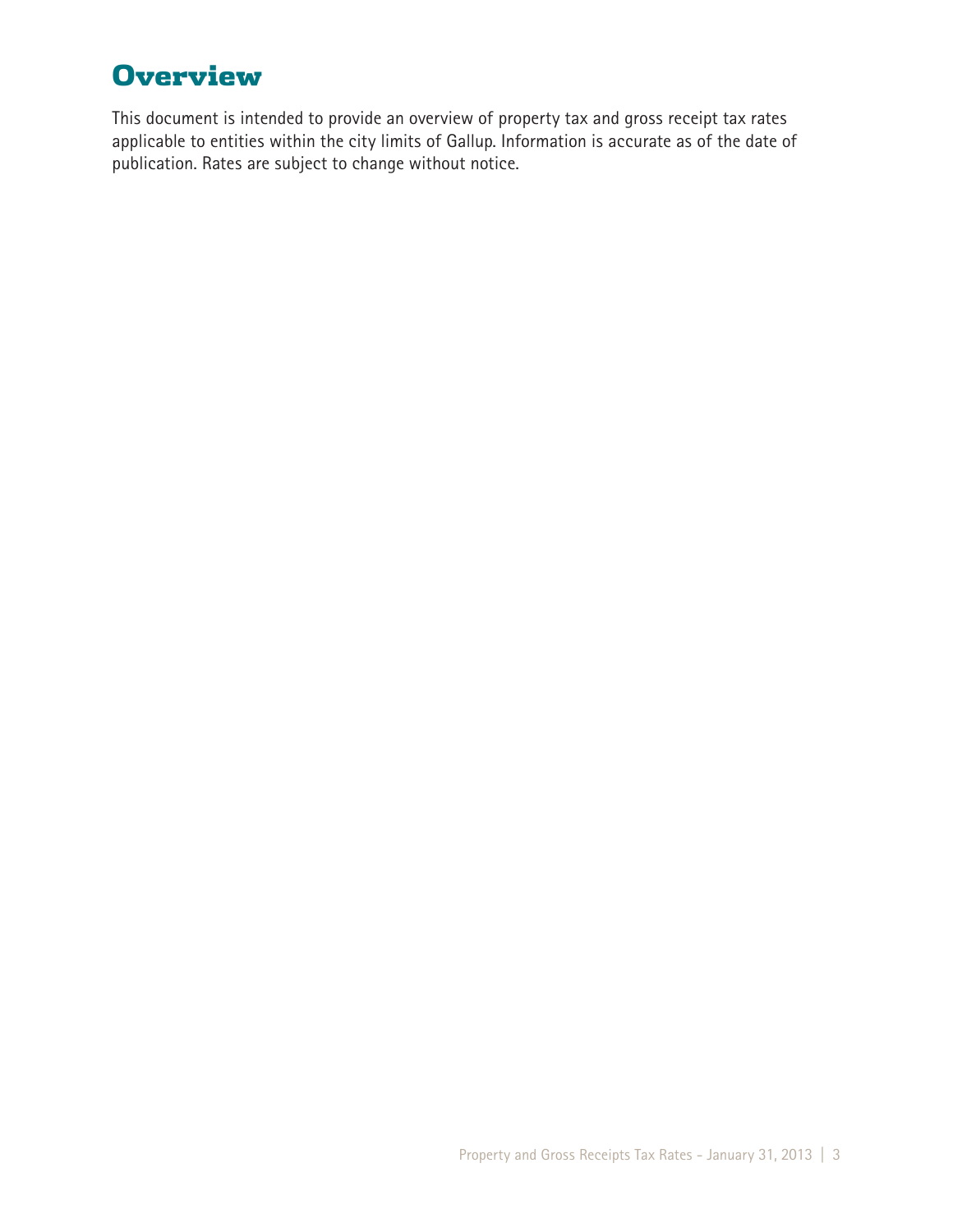## Property Taxes

Property taxes are levied to fund the costs of state and local governmental operations, infrastructure and debt service. Within the City of Gallup, taxpayers are levied to support:

- State Debt Service
- Gallup-McKinley County Schools
- City of Gallup
- McKinley County
- Rehoboth McKinley Christian Hospital
- University of New Mexico-Gallup

#### Property Tax Rates for Tax Year 2012 (inside Gallup)

| Governmental<br><b>Organization</b>      | <b>Residential</b><br><b>Levy 2012</b> | <b>Residential</b><br><b>Levy 2011</b> | <b>Non-Residential</b><br><b>Levy 2012</b> | <b>Non-Residential</b><br><b>Levy 2011</b> |
|------------------------------------------|----------------------------------------|----------------------------------------|--------------------------------------------|--------------------------------------------|
| <b>State Debt Service</b>                | 1.360                                  | 1.362                                  | 1.360                                      | 1.362                                      |
| Gallup-McKinley<br><b>County Schools</b> | 10.611                                 | 10.608                                 | 10.849                                     | 10.855                                     |
| Operational                              | 0.262                                  | 0.262                                  | 0.5                                        | 0.5                                        |
| Debt Service                             | 8.349                                  | 8.349                                  | 8.349                                      | 8.355                                      |
| Capital Improvement                      | 2.0                                    | 2.0                                    | 2.0                                        | 2.0                                        |
| <b>McKinley County</b>                   | 5.719                                  | 5.524                                  | 11.85                                      | 11.85                                      |
| City of Gallup                           | 7.152                                  | 6.664                                  | 9.367                                      | 9.064                                      |
| Operational                              | 5.435                                  | 5.25                                   | 7.65                                       | 7.65                                       |
| <b>Debt Service</b>                      | 1.717                                  | 1.414                                  | 1.717                                      | 1.414                                      |
| Rehoboth McKinley<br>Christian Hospital  | 2.0                                    | 2.0                                    | 2.0                                        | 2.0                                        |
| UNM-Gallup                               | 6.330                                  | 5.5                                    | 6.330                                      | 5.5                                        |
| Operational                              | 3.0                                    | 3.0                                    | 3.0                                        | 3.0                                        |
| Debt Service                             | 3.333                                  | 2.5                                    | 3.333                                      | 2.5                                        |
| <b>TOTAL LEVY</b><br>$(in$ mills)        | 33.172                                 | 31.658                                 | 41.756                                     | 40.631                                     |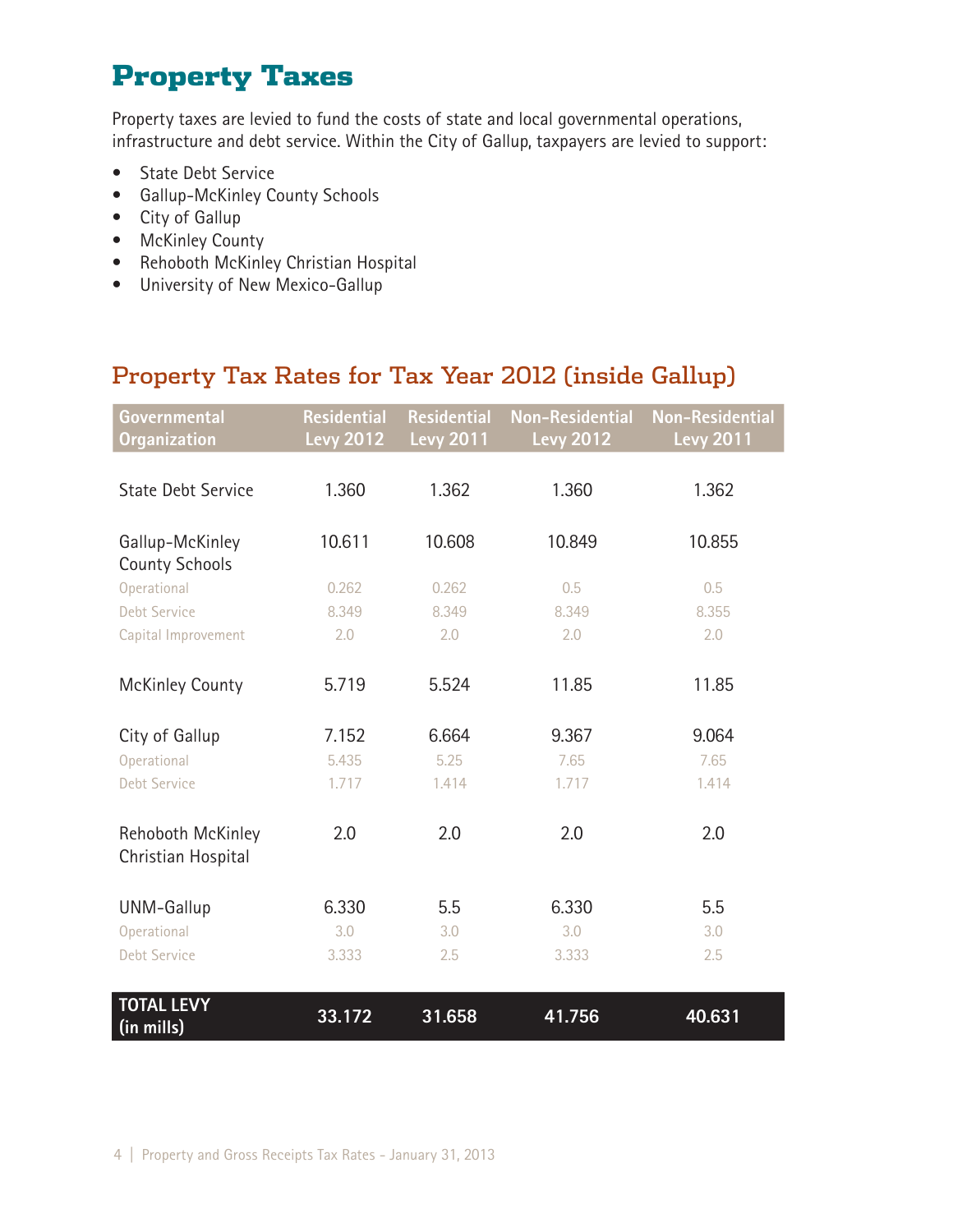## Property Taxes



\* Numbers may not exactly total one dollar due to rounding errors.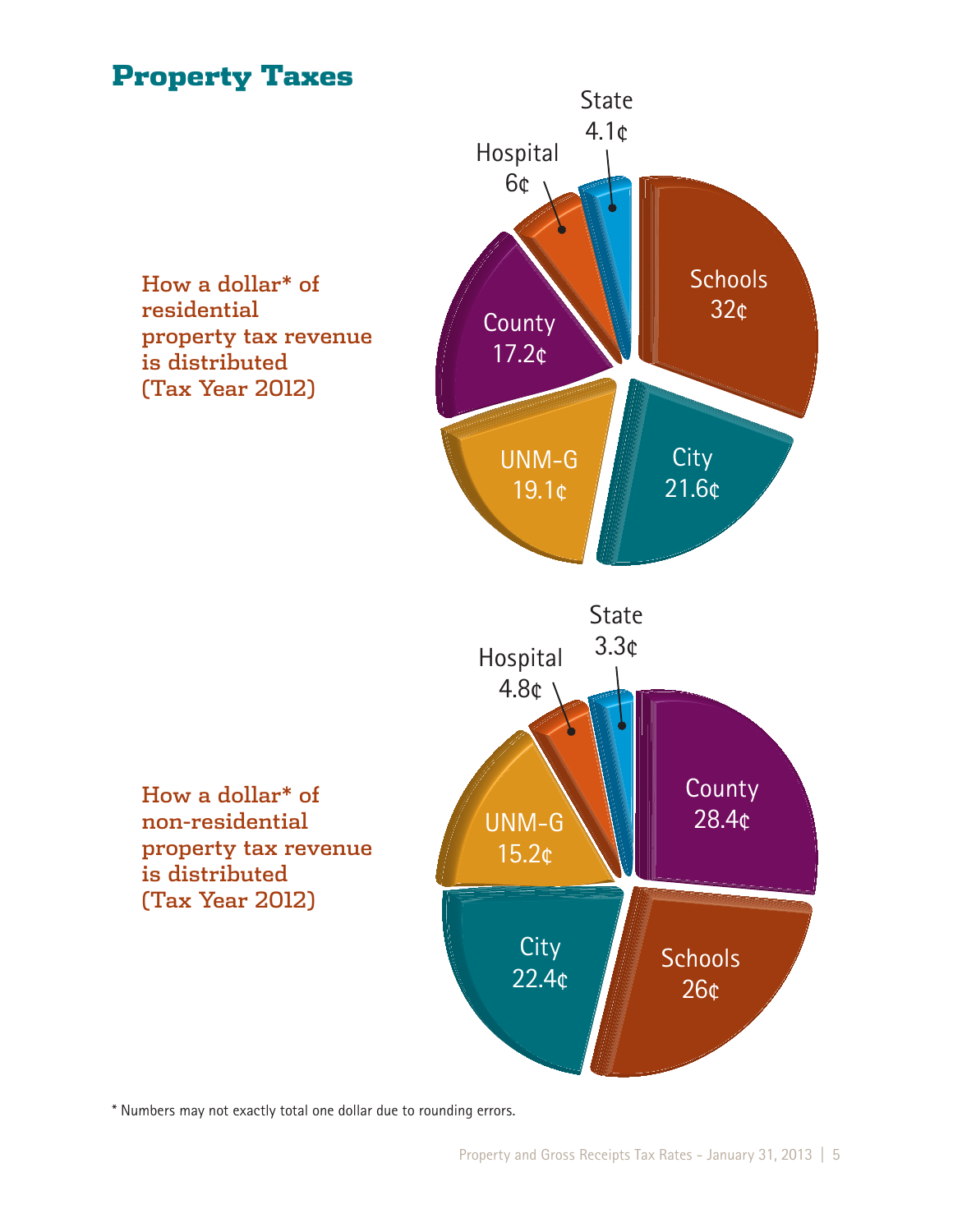## Property Taxes

#### Assessed Valuation

The McKinley County Assessor determines the assessed value of real property. Property is taxed at 33-1/3% of the assessed value. The levies are calculated in mills and represent the tax rate paid per thousand dollars of taxable value. The tax bill is calculated by multiplying the mill levy by the taxable value of a property.

Example for a \$150,000 home

|                           | Tax Year 2012 | Tax Year 2011 |
|---------------------------|---------------|---------------|
| <b>Assessed Value</b>     | \$150,000     | \$150,000     |
| <b>Taxable Value</b>      | \$50,000      | \$50,000      |
| x Levy                    | 33.172        | 31.658        |
| <b>Total Property Tax</b> | \$1,658.60    | \$1,582.90    |

Total assesssed valuation for properties within the city limits

|                 | Tax Year 2012. | Tax Year 2011 |
|-----------------|----------------|---------------|
| Residential     | \$202,096,029  | \$200,527,344 |
| Non-Residential | \$146,462,845  | \$147,071,229 |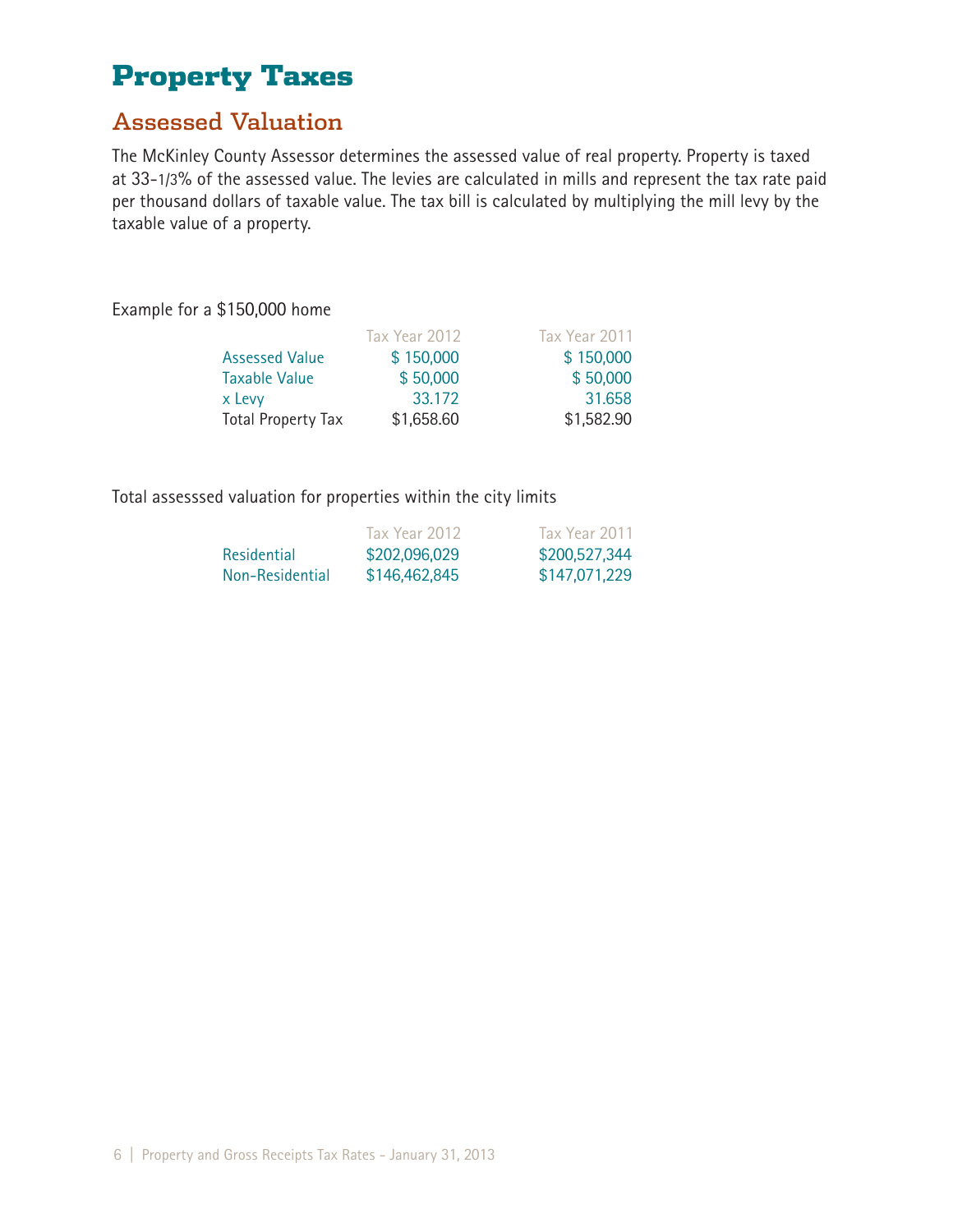The State of New Mexico does not have a sales tax. Instead, the state has a gross receipts tax, which is imposed on persons engaged in business in New Mexico. In almost every case, the person engaged in business passes the tax to the consumer either separately stated or as part of the selling price. Only in its effect on the buyer does the gross receipts tax resemble a sales tax. The gross receipts tax rate varies throughout the state from 5.125% to 8.8675% depending on the location of the business.\*\*

**As of January 1, 2013, the gross receipts tax rate within the City of Gallup is 8.3125%.**

### Components of the Gross Receipts Tax Rate

| County Option (McKinley)<br><b>Total GRT</b> | 1.125%<br>8.3125%  | 1.625%<br>6.750%    |                         |
|----------------------------------------------|--------------------|---------------------|-------------------------|
| Local Option (Gallup)                        | 2.0625%            |                     |                         |
| <b>State Shared</b>                          | 1.225%             | 1.225%              | collected<br>statewide. |
| <b>State of New Mexico</b>                   | 3.9%               | 3.9%                | These are               |
|                                              | Inside City limits | Outside City limits |                         |

The gross receipts tax rate is comprised of several components:

Taxes are collected and sent to Santa Fe, where the revenues are divided and shares distributed back to the state and local entities.



#### Gross Receipts Tax Revenue Distribution

\* Numbers may not exactly total one dollar due to rounding errors.

\*\* Information obtained from the New Mexico Department of Taxation and Revenue.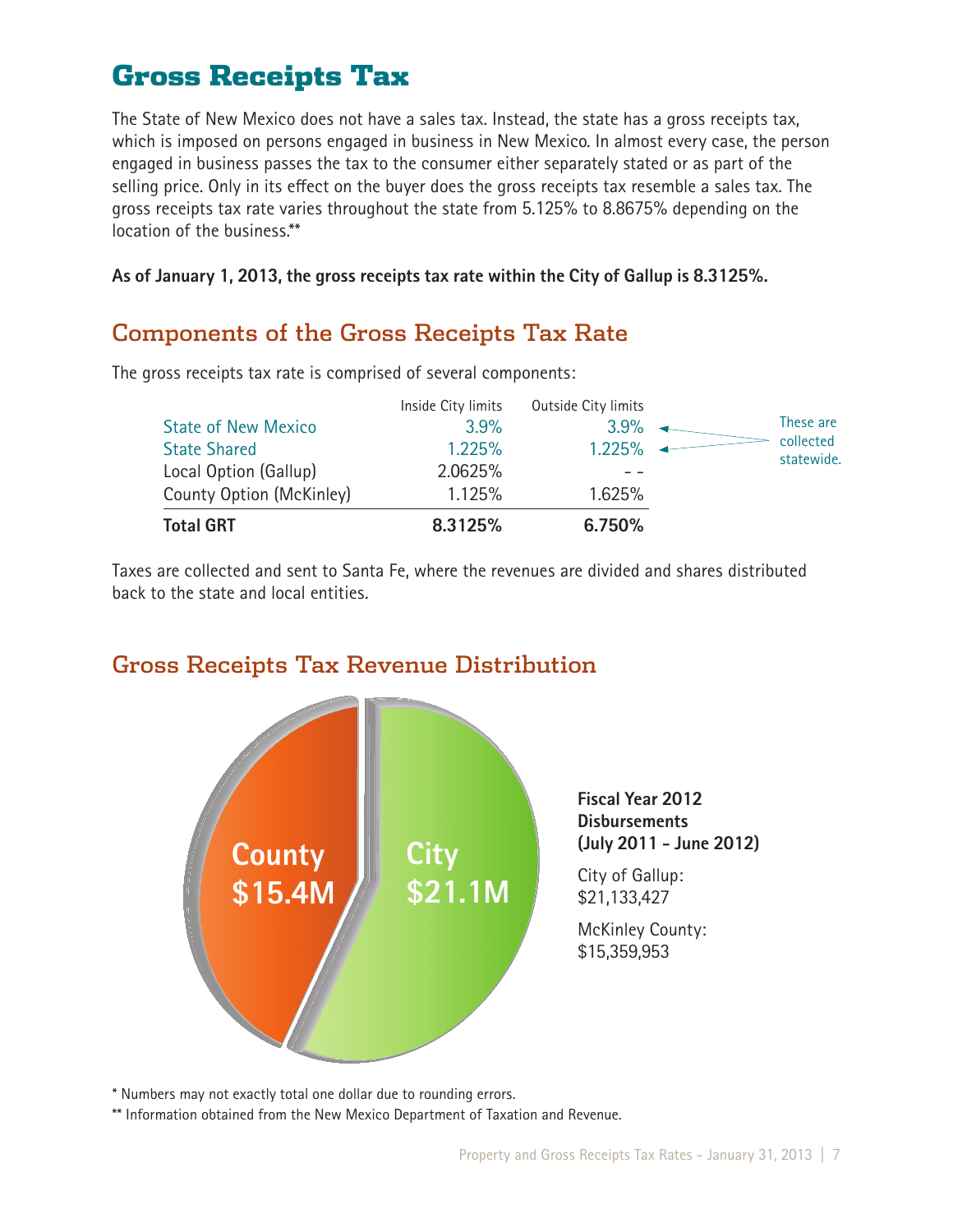

City of Gallup rate vs. other New Mexico municipalities Local option: 2.0625%

| 3.5     |                                                                                        |
|---------|----------------------------------------------------------------------------------------|
|         |                                                                                        |
|         |                                                                                        |
|         |                                                                                        |
|         |                                                                                        |
|         |                                                                                        |
| 3.0     |                                                                                        |
|         |                                                                                        |
|         |                                                                                        |
|         | p.                                                                                     |
|         |                                                                                        |
| 2.5     |                                                                                        |
|         |                                                                                        |
|         |                                                                                        |
|         | $\bar{\rm{r}}$ ).                                                                      |
|         |                                                                                        |
| 2.0     |                                                                                        |
|         |                                                                                        |
|         |                                                                                        |
|         | $\pm$ 1                                                                                |
|         |                                                                                        |
| 1.5     |                                                                                        |
|         |                                                                                        |
|         |                                                                                        |
|         |                                                                                        |
|         | $\pm$ 1                                                                                |
|         | ruth or Consequences<br>lamogordo                                                      |
| 1.0     | as Vegas<br><b>Rio Rancho</b><br>Santa Rosa<br>uidoso<br>Española                      |
|         |                                                                                        |
|         | Carlsbad<br>Fort Sumner<br>ucumcari<br>Santa Fe<br>Motor<br>Clovis<br><b>Gullieg</b>   |
|         | Grants<br>norker                                                                       |
|         | <b>Belen</b><br>Ξ                                                                      |
| 0.5     | aos                                                                                    |
|         | as Cruces<br>Silver City<br>pudsburg<br>Portales<br>ington<br>querqu<br><b>SOCOTTO</b> |
|         | Los Alamos<br>Moriarty<br>Reserve<br>Roswell<br>eming<br>Roy                           |
|         | <u>N noben</u><br><b>Hobbs</b><br><b>Jol2</b>                                          |
|         |                                                                                        |
| $0.0\,$ |                                                                                        |
|         |                                                                                        |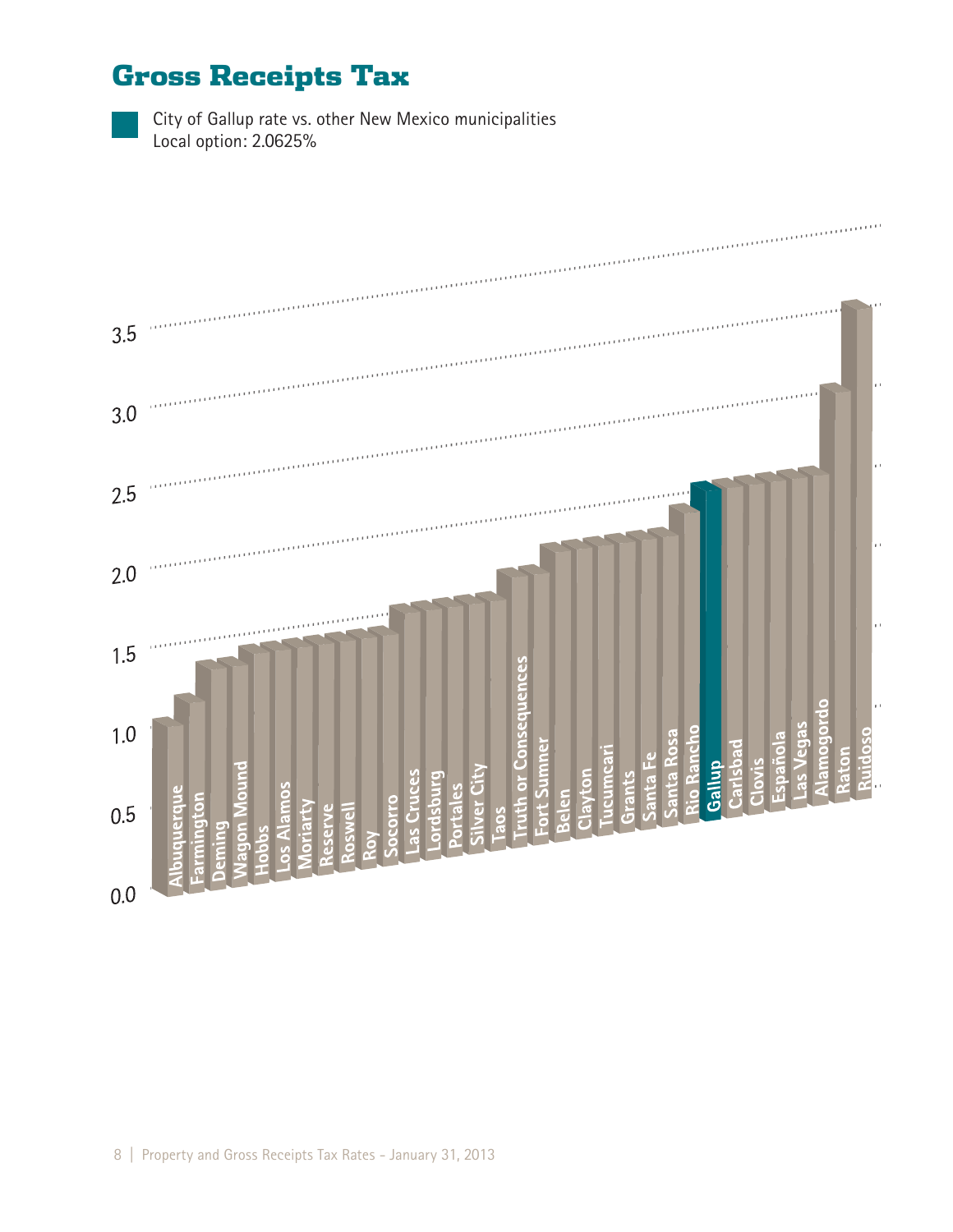McKinley County rate vs. other New Mexico counties County option: 1.125% (inside City limits)

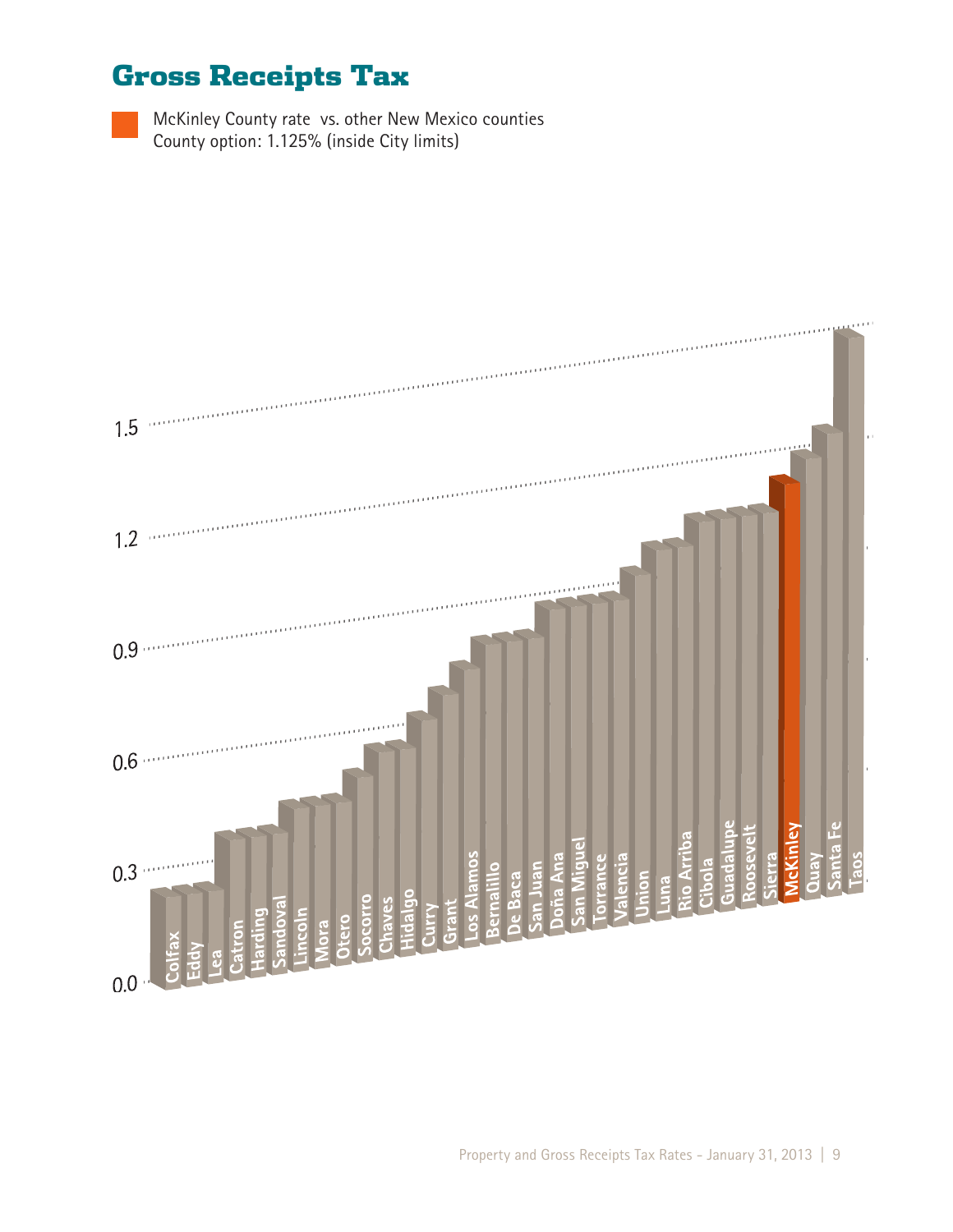McKinley County rate vs. other New Mexico counties County Option: 1.625% (outside City limits)

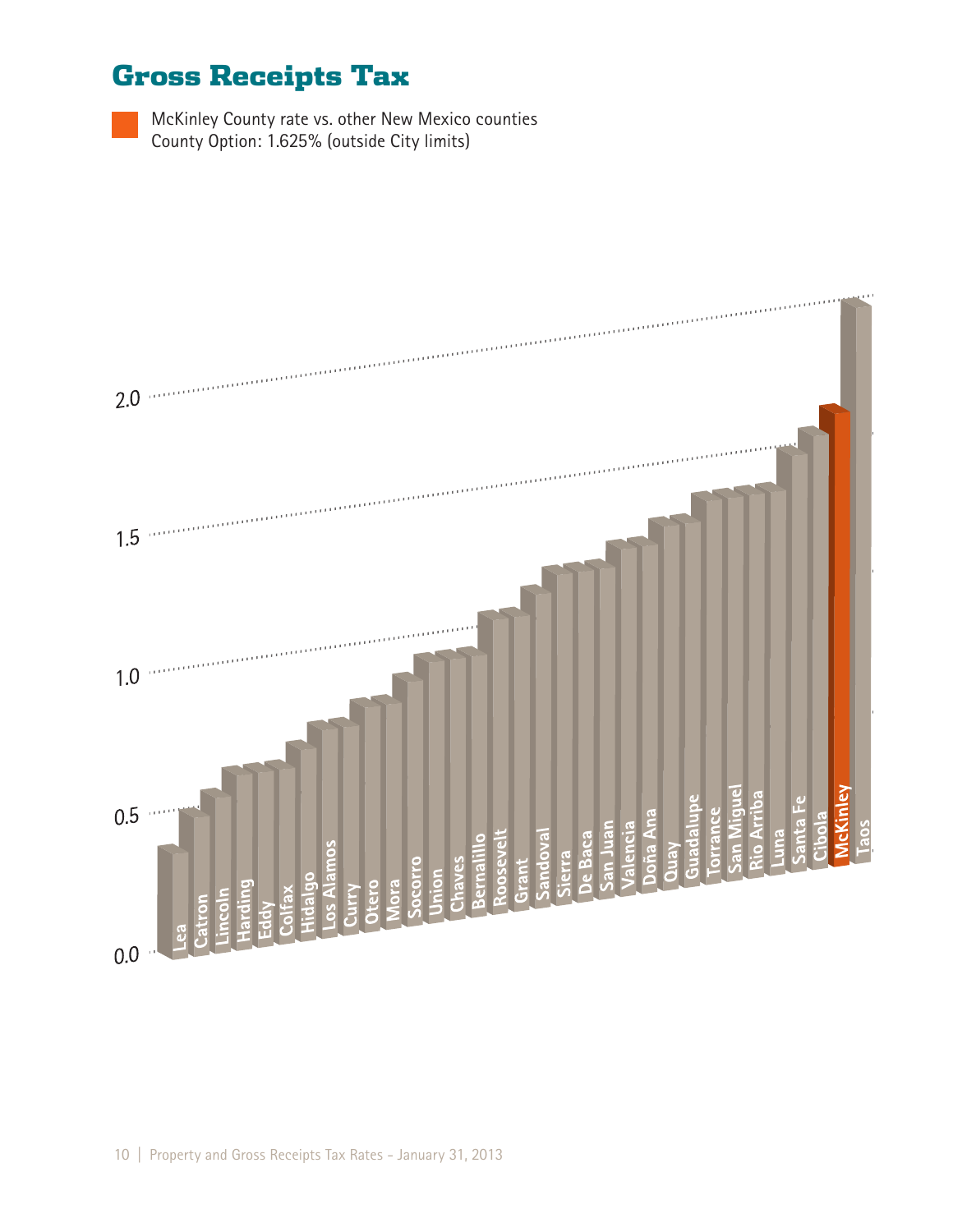#### **New Mexico Gross Receipts Tax Rates Effective January 1, 2013**

**City of Gallup vs. Other NM Municipalities**

Municipality Local Option Ruidoso 3.0625% Raton 2.5625% Alamogordo 2.0625% Carlsbad 2.0625% Clovis 2.0625% Española 2.0625% Las Vegas 2.0625% **Gallup 2.0625%** Rio Rancho 1.9375% Belen 1.8125% Clayton 1.8125% Tucumcari 1.8125% Grants 1.8125% Santa Fe 1.8125% Santa Rosa 1.8125% Truth or Consequences 1.6875% Fort Sumner 1.6875% Las Cruces 1.5625% Lordsburg 1.5625% Portales 1.5625% Silver City 1.5625% Taos 1.5625% Hobbs 1.4375% Los Alamos 1.4375% Moriarty 1.4375% Reserve 1.4375% Roswell 1.4375% Roy 1.4375% Socorro 1.4375% Deming 1.375% Wagon Mound 1.375% Farmington 1.1875% Albuquerque 1.0625%

**McKinley County vs. Other NM Counties (within City limits)**

| County            | <u>Option</u> |
|-------------------|---------------|
| Taos              | 1.5%          |
| Santa Fe          | 1.25%         |
| Quay              | 1.1875%       |
| <b>McKinley</b>   | 1.1250%       |
| Cibola            | 1.0625%       |
| Guadalupe         | 1.0625%       |
| Roosevelt         | 1.0625%       |
| Sierra            | 1.0625%       |
| Luna              | 1.0%          |
| <b>Rio Arriba</b> | 1.0%          |
| Union             | 0.9375%       |
| Doña Ana          | 0.875%        |
| San Miguel        | 0.875%        |
| <b>Torrance</b>   | 0.875%        |
| Valencia          | 0.875%        |
| <b>Bernalillo</b> | 0.8125%       |
| De Baca           | 0.8125%       |
| San Juan          | 0.8125%       |
| Los Alamos        | 0.75%         |
| Grant             | 0.6875%       |
| Curry             | 0.625%        |
| Chaves            | 0.5625%       |
| Hidalgo           | 0.5625%       |
| Socorro           | 0.5%          |
| Lincoln           | 0.4375%       |
| Mora              | 0.4375%       |
| Otero             | 0.4375%       |
| Catron            | 0.375%        |
| Harding           | 0.375%        |
| Sandoval          | 0.375%        |
| Colfax            | 0.25%         |
| Eddy              | 0.25%         |
| Lea               | 0.25%         |

**McKinley County vs. Other NM Counties (outside City limits)**

| County            | Option  |
|-------------------|---------|
| Taos              | 2.0%    |
| <b>McKinley</b>   | 1.625%  |
| Cibola            | 1.5625% |
| Santa Fe          | 1.5%    |
| Torrance          | 1.375%  |
| San Miguel        | 1.375%  |
| <b>Rio Arriba</b> | 1.375%  |
| Luna              | 1.375%  |
| Quay              | 1.3125% |
| Guadalupe         | 1.3125% |
| Valencia          | 1.25%   |
| Doña Ana          | 1.25%   |
| Sierra            | 1.1875% |
| De Baca           | 1.1875% |
| San Juan          | 1.1875% |
| Sandoval          | 1.125%  |
| Roosevelt         | 1.0625% |
| Grant             | 1.0625% |
| Union             | 0.9375% |
| Chaves            | 0.9375% |
| <b>Bernalillo</b> | 0.9375% |
| Socorro           | 0.875%  |
| <b>Otero</b>      | 0.8125% |
| Mora              | 0.8125% |
| Los Alamos        | 0.75%   |
| Curry             | 0.75%   |
| Hidalgo           | 0.6875% |
| Harding           | 0.625%  |
| Eddy              | 0.625%  |
| Colfax            | 0.625%  |
| Lincoln           | 0.5625% |
| Catron            | 0.5%    |
| Lea               | 0.375%  |